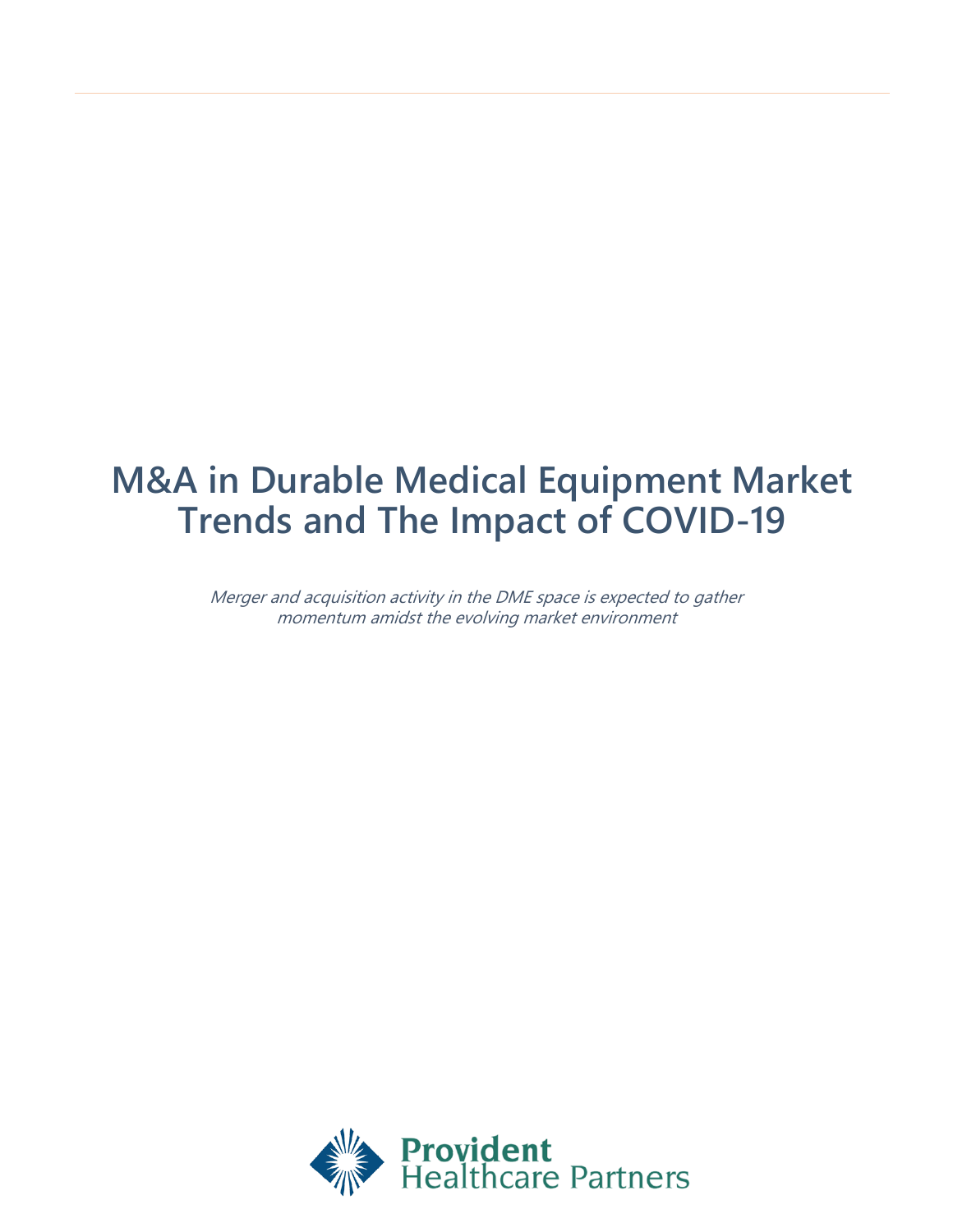# **Executive Summary: Market Trends Poised to Drive M&A Activity in DME**

The Durable Medical Equipment (DME) industry has grown to approximately \$56 billion in 2018, a sizeable increase from \$37 billion in 2010, and is projected to continue its steady rate of growth at a 5.0% CAGR from 2019 – 2023. While this market is relatively mature, it has been significantly impacted in recent years by regulatory change and macro-level demographic trends. Most notably, the implementation, suspension, and impending reintroduction of competitive bidding, the aging U.S. population, the increasing prevalence of chronic conditions, and the growing patient preference for medical treatment in the home rather than an inpatient setting have resulted in significant changes to the operating landscape. Further, the shift to valuebased care has accelerated the growth in home care businesses as the industry tightens its focus on providing quality care while controlling costs.

DME businesses provide medical products designed to treat and improve quality of life for patients in a home-care setting. While the equipment used can range from respiratory equipment, mobility products, sleep therapy devices, and other products, its end use is consistent in that it's intended to help the user complete his or her daily activities.

The strong influence of an increased end-user market offers prevailing tailwinds to this segment, driven by the rising geriatric population and projected growth in the prevalence of chronic ailments, coupled with a growing patient preference for home-based care rather than in an institutional setting. The potential for a less favorable reimbursement environment increases the need for DME businesses to focus on efficiency and cost-reduction through effectively scaling their operations, presenting a strong environment for M&A consolidation through both private equity and strategic operators in the industry. As a result, Provident expects to see an uptick in DME consolidation activity over the next 12-18 months.

M&A activity in the DME sector in recent years has been primarily led by strategic acquirers. Those acquirers have benefitted from the realization of cost synergies, revenue diversification, and increased market penetration in new geographies. In an industry that has been historically characterized by its relatively low margins and commoditized products, inorganic growth through M&A presents a strong opportunity for DME businesses to navigate these challenges.

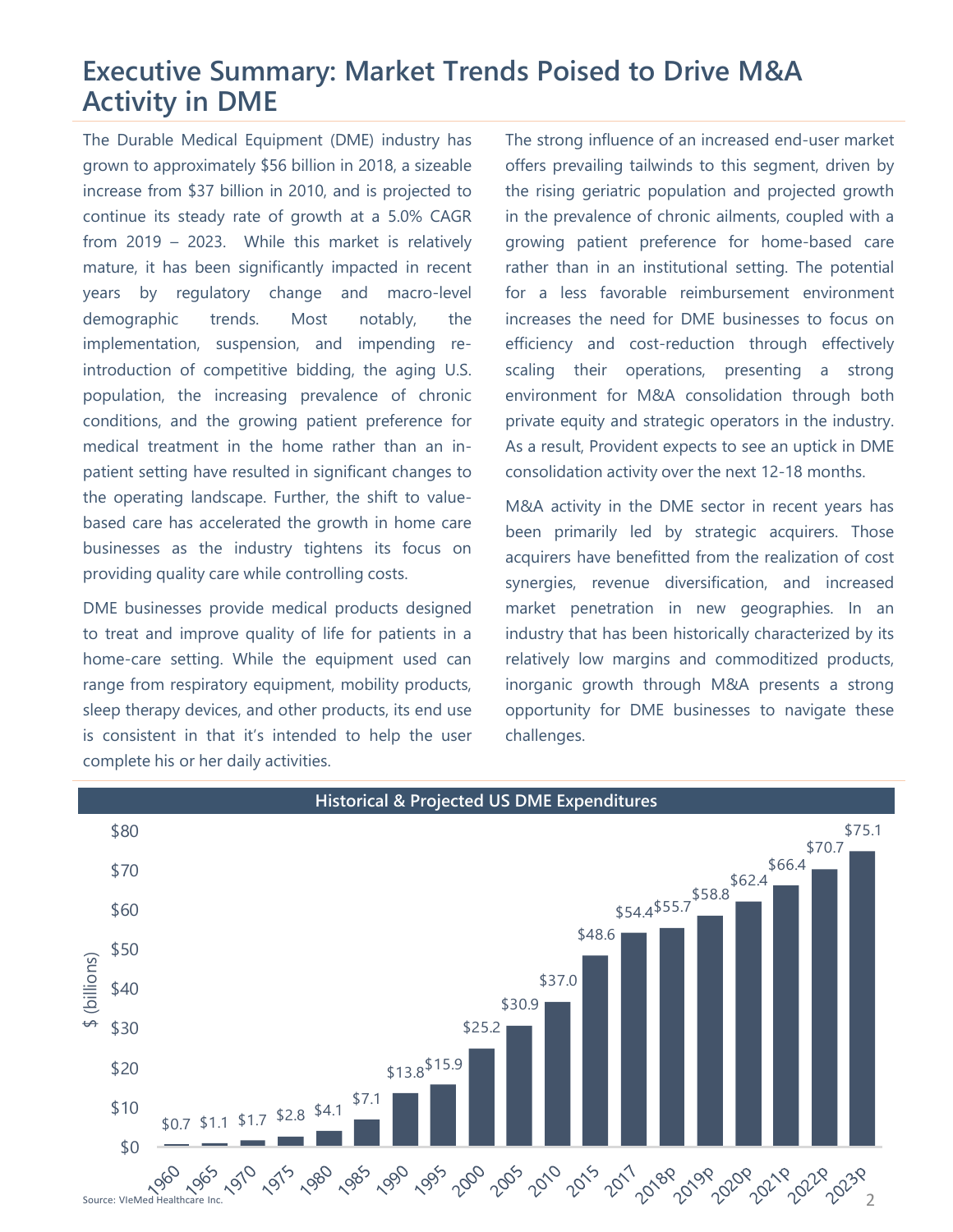## **Key Trends and Observations**

**The aging population is expected to drive total addressable market growth…**

The U.S. population age 65 and above represent the highest portion of DME users, a trend most evident in the percentage of men aged 61-100 with sleep apnea versus men aged 20-44 (Figure 1). As the baby boomer generation continues to age, the U.S. will see a significant change in patient demographic. The U.S. Census Bureau estimates that the population ages 65 and above will exceed 70 million by 2030, and 80 million by 2040 (Figure 2). Not only is this segment of the population expected to grow in absolute terms, it is also expected to comprise a larger percentage of the total U.S. population, growing from 15% in 2014 to a projected 24% by 2060. This demographic shift will increase demand for DME, and the need for these businesses to provide effective equipment at a reasonable cost to allow geriatric patients to avoid extensive time spent in an inpatient setting.

#### **…along with an increased prevalence of chronic conditions**

Along with the aging U.S. population, the increased prevalence of chronic conditions will further contribute to growth in the DME space. Common

conditions that require treatment from various types of DME include Chronic Obstructive Pulmonary Disease (COPD) which affects 16 million Americans annually, Congestive Heart Failure which impacts 5 million Americans annually, and sleep apnea, affecting 22 million annually. These conditions are persistent and are expected to remain prevalent for the foreseeable future, requiring the continued use of DME to effectively treat their symptoms.

These conditions affect a relatively larger percentage of the older population. In addition to sleep apnea, which is most common in adults over 60 years old, COPD affects 9.5% of people over 74 versus only 3.9% of people age 25-44, and congestive heart failure affects >5% of people age 60-69 versus 2% of people age 40-59. As the population grows older, the prevalence of these chronic conditions will grow with it. This trend will further drive demand for DME.

#### **Transition towards home-based care**

The significant expense associated with hospitalbased care combined with patient preference for home-based treatment have contributed to an environment where it is financially favorable and



80.8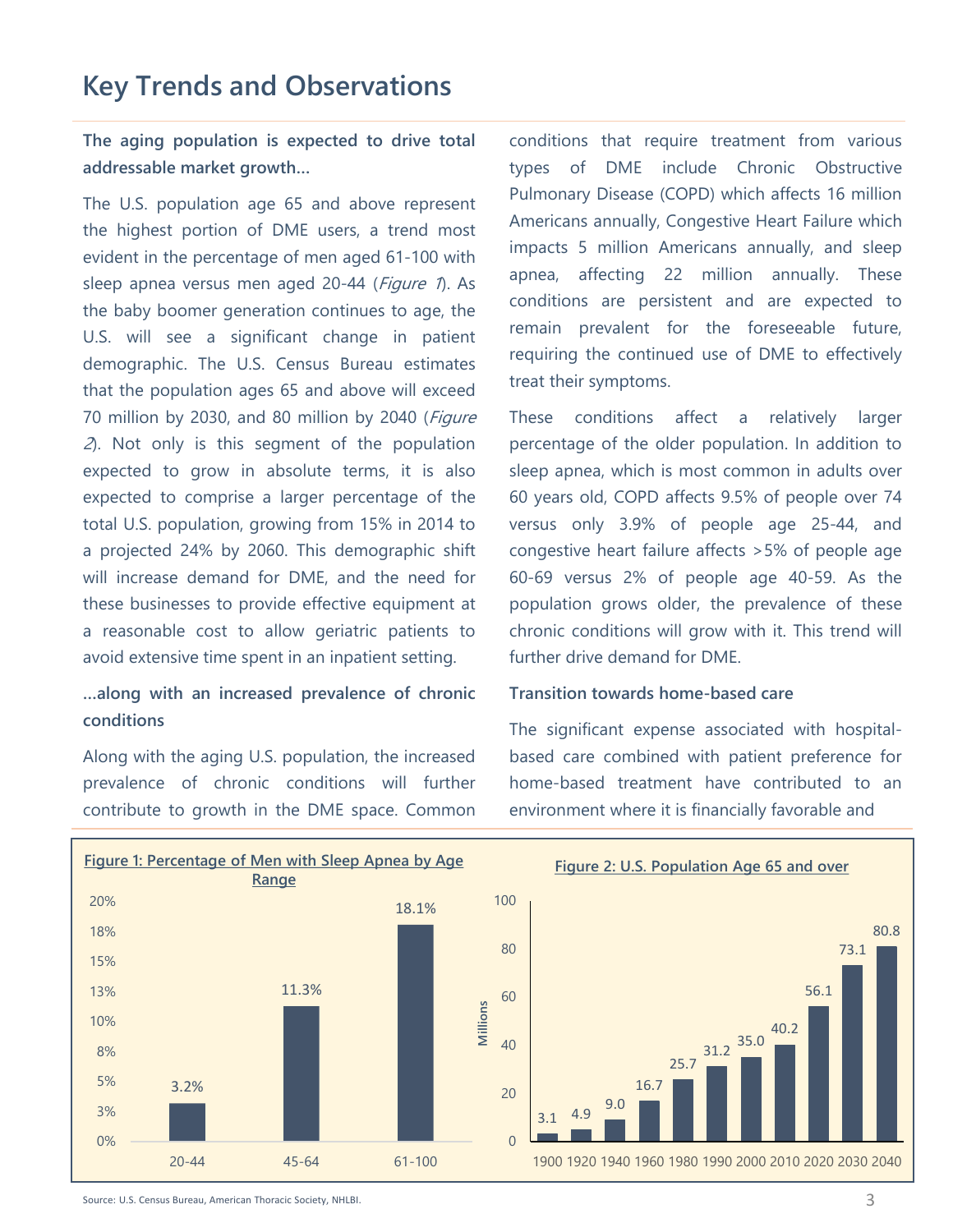# **Key Trends and Observations continued**

offers improved quality of life for patients to receive treatment in their homes ( $Figure 3$ ). The financial strain placed on patients, Medicare, and other thirdparty payors created by extended hospital stays and treatment for chronic conditions creates strong incentives for patients to receive treatments for lowacuity conditions outside of an institutional care setting. The cost savings associated with this distinction in care center is significant. According to NIH, hospitalization was identified as the most important cost variable in COPD treatment, accounting for roughly 45%–50% of the total direct cost generated by COPD patients. On top of the meaningful cost savings, patients strongly prefer inhome care as their primary method of treatment. According to the AARP Public Policy Institute, 90% of patients over age 55 have indicated a preference to receive care in the home rather than in an institutional setting. This sentiment is driven not only by the increased quality of life but also by the increasing efficacy of home-based care to a level now on-par with facility-based care. This means that not only is inhome care more cost effective than treatment in an inpatient facility, it's nearly equally as clinically effective.

Historically, only low-acuity conditions were appropriate to be treated in the home. Given technological advancement in the DME space, the number of conditions that are able to be handled in the home continues to grow, most recently including chronic wound care, sleep testing, dialysis, and chemotherapy. DME businesses with strong capabilities in tele-health initiatives, such as remote patient monitoring, will be poised to capitalize on this shift. There will be greater opportunities for DME businesses to experience organic growth in these areas as the market continues to evolve to treat more acute conditions.

### **COVID-19 impact should be less drastic relative to other healthcare sub-sectors**

While the total economic impact of the COVID-19 pandemic remains to be fully realized, DME businesses are uniquely positioned to weather the negative effects of the virus on the global economy. The nature of DME as medically necessary products to treat a given condition provide support for the industry despite instability in the broader market, whereas businesses that are more reliant upon elective procedures would be more susceptible to a downturn. The strong volume demand drivers discussed previously will be largely unaffected by COVID-19 and it's market impact, allowing the DME space to continue along its growth trajectory.



Source: National Institute of Health, AARP Public Policy Institute, Company Press Releases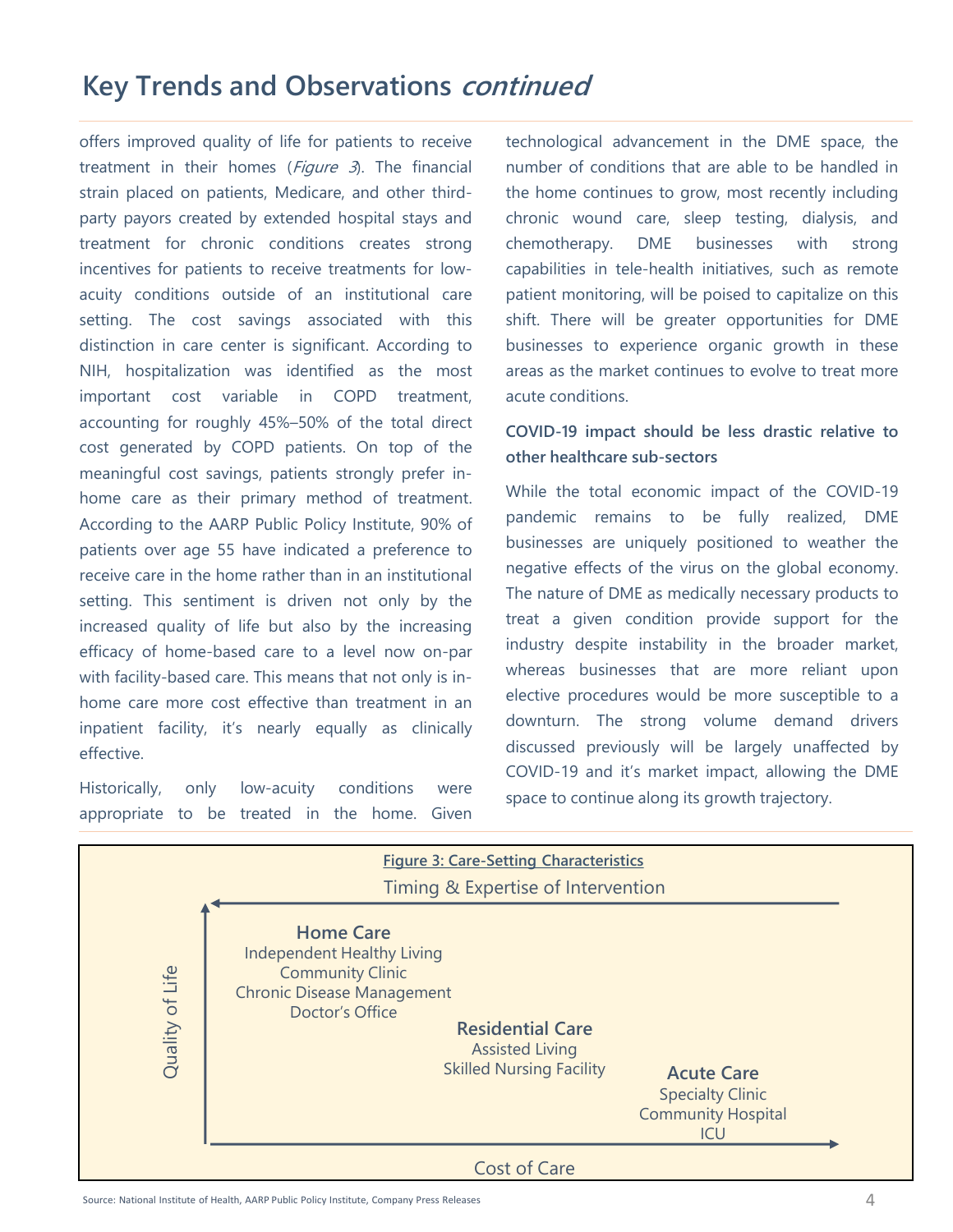### **Competitive bidding has shaken up industry landscape**

While roughly 46% of DME expenditure came from out of pocket payments in 2018 (per CMS National Health Expenditure data), reimbursement from Medicare and Medicaid comprise a sizeable piece of the market and are particularly sensitive to changes in the regulatory environment. Competitive bidding was introduced to the DME space in 2003 with the passing of the Medicare Prescription Drug, Improvement, and Modernization Act (MMA). Under the competitive bidding program, Medicare suppliers of select DME products within competitive acquisition areas are required to submit a bid for those products, with contracts then awarded to the suppliers who offer the best price and meet certain quality requirements. Medicare contract suppliers then must agree to fulfill all claims for bid items and will be reimbursed the single payment amount. This applies for all DME provided to Medicare supported patients in competitive acquisition areas, identified by CMS. The primary impact of this legislation on DME businesses has been diminished margins due to the downward pressure exerted on reimbursement rates from one of their largest payors. Medicare / Medicaid is the largest commercial payor in the DME space, comprising 31%

#### of the market in 2018 (Figure 4).

There have been several rounds of bidding in the time since MMA established the program in 2003. The most recent round of competitive bidding expired on December 31, 2018, and the program has been on hiatus in the period since. CMS has subsequently announced "Round 2021" of competitive bidding, which will re-institute the program as of January 1, 2021. DME businesses must prepare accordingly for this impending shift in the reimbursement environment that is likely to negatively impact margins and gross profitability for several products.

While competitive bidding has created challenges across the DME space, it presents opportunity for companies that are able to adapt. Businesses with a comprehensive product suite and low-cost manufacturing processes are most likely to successfully capture market share in this environment. This has enabled operationally sound businesses to persist and succeed. Further, many successful businesses have begun to push into new verticals to diversify revenue streams and increase customer retention. These ancillary products and additional value-add services to patients have come in several forms. Notably, technological advancements to facilitate remote patient interaction with physicians,

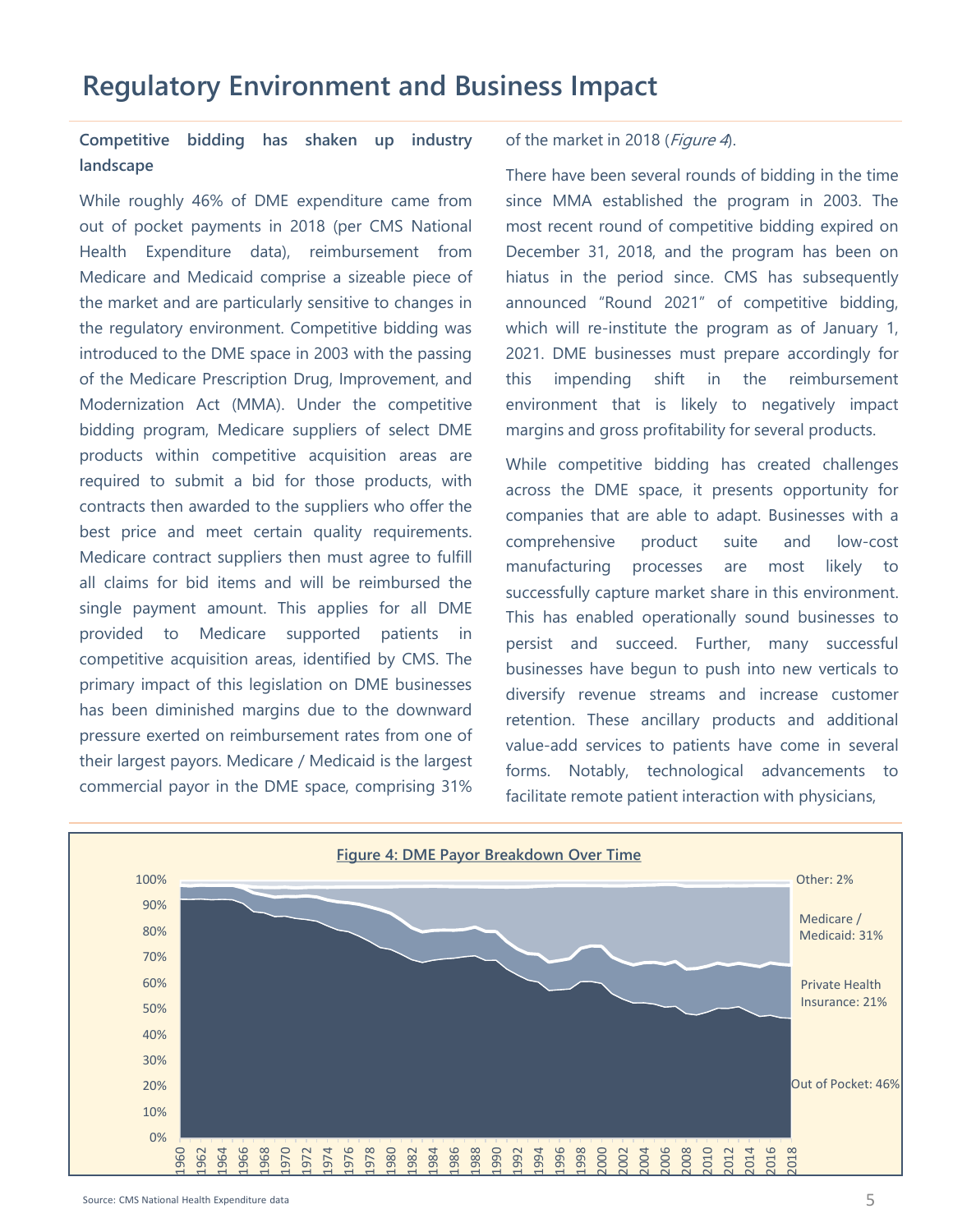# **Regulatory Environment and Business Impact continued**

which is tied to increased patient compliance, and exploring new revenue streams such as the sale of refurbished or reconditioned equipment, have proven to be strong growth opportunities. Businesses with investments in these areas should be effectively positioned to navigate the changing payor environment coincident with Round 2021.

The downward pressure on margins also figures to make M&A an attractive option for businesses seeking to minimize manufacturing and back-office expense through scaling operations. Acquisition activity from strategic partners has experienced a notable uptick in activity in recent years (Figure 5), a trend we expect to persist.

The downward pressure on margins also figures to make M&A an attractive option for businesses seeking to minimize manufacturing and back-office expense through scaling operations. Acquisition activity from strategic partners has experienced a notable uptick in activity in recent years (Figure 5), a trend we expect to persist. Should DME providers

realize greater efficiencies in production, supply chain management, and product storage, the negative impact on bottom line performance can be offset meaningfully. This dynamic is illustrated in Figure  $6$  below, showing four recent transactions executed by AdaptHealth and the ensuing cost savings.

| <b>Figure 6: Sample Top Vendor Annual Cost</b><br>Savings (\$ in millions) |                            |                             |                |     |  |
|----------------------------------------------------------------------------|----------------------------|-----------------------------|----------------|-----|--|
|                                                                            | Pre-<br><b>Acquisition</b> | Post-<br><b>Acquisition</b> | <b>Savings</b> | %   |  |
| <b>Transaction 1</b>                                                       | 27.5                       | 25.4                        | 2.1            | 8%  |  |
| <b>Transaction 2</b>                                                       | 19.3                       | 17.4                        | 1.9            | 10% |  |
| <b>Transaction 3</b>                                                       | 7.1                        | 5.5                         | 1.6            | 23% |  |
| <b>Transaction 4</b>                                                       | 4.4                        | 3.3                         | 1.1            | 25% |  |
|                                                                            |                            |                             |                |     |  |



\*2020 Strategic M&A transactions are annualized based on year-to-date volume.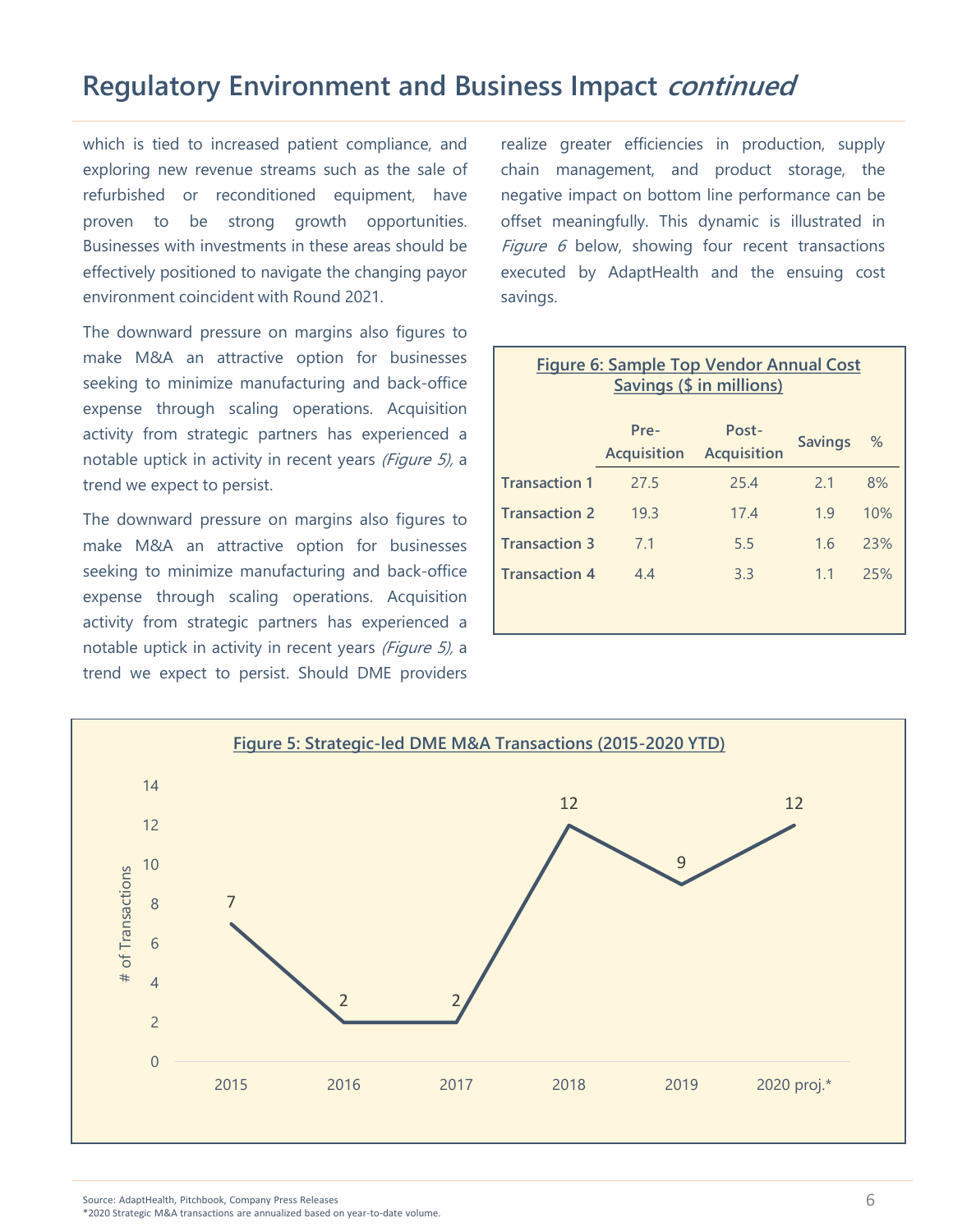#### **Current M&A environment has picked up steam**

As mentioned, the primary driver of M&A activity in the DME space is the impending competitive bidding Round 2021, which is expected to exert significant downward pressure on profit margins for many DME providers. This necessitates increased operational efficiency, revenue diversification, and access to wellfunctioning manufacturing processes and supply chains. For many DME businesses operating in the lower middle market, these goals can be achieved by targeting a strategic partnership through an M&A transaction with either a larger strategic player in the space or through a private equity-backed platform investment executing a "roll-up" acquisition strategy. DME businesses have generally faced strong headwinds from low profit margins and commoditized products, making it difficult to gain a sustainable edge over competitors. Achieving greater scale and the associated efficiencies will help to offset those headwinds.

Recent activity in the space has been headlined by a few notable transactions. In September 2018, Great Elm Capital acquired two separate entities, Valley Healthcare Group and Northwest Medical, to form Great Elm DME. Arizona-based Valley Healthcare specialized in diagnostic sleep disorder testing, CPAP/BIPAP equipment, ventilators, nebulizers and other equipment for patients with sleep apnea and other respiratory deficiencies. Similarly, Northwest Medical focused on respiratory equipment delivery, setup, and education for the pediatric and adult populations in the Pacific Northwest. This transaction effectively illustrates a broader trend of merging distinct entities to gain operational efficiency, geographic expansion, and revenue diversity. Great Elm DME expects to target additional add-on opportunities to further augment the growth of the business.

More recently, AdaptHealth, one of the largest strategic acquirers in the space, completed transactions in the first quarter of 2020 to acquire Healthline Medical Equipment, a respiratory & CPAP equipment provider, and McKesson Patient Care Solutions, a supplier of wound care products. These transactions illustrate the eagerness of the largest DME players to pursue transactions which will provide new product exposure, and therefore, revenue diversification. The added revenue and patient base resulting from these transactions allows both the seller and acquirer to benefit from greater economies of scale and to be effectively positioned to counteract reduced profit margins.

#### **Provident Recent Transaction Experience**

**Provident has been an active advisor to DME & Home Care businesses throughout the firms history**

Provident served as the exclusive advisor to Medical West Respiratory Services, LLC and Medical West Respiratory Central, LLC (collectively referred to as "Medical West") who were acquired by Lincare Holdings, LLC a US subsidiary of the technology company The Linde Group. Medical West is a privately-owned company dedicated to providing a uniquely integrated network of healthcare resources, home medical products, equipment, and respiratory care services to the public. Medical West has three retail centers and three satellite locations throughout Missouri.

**EDICAL WEST** 

Has been acquired by

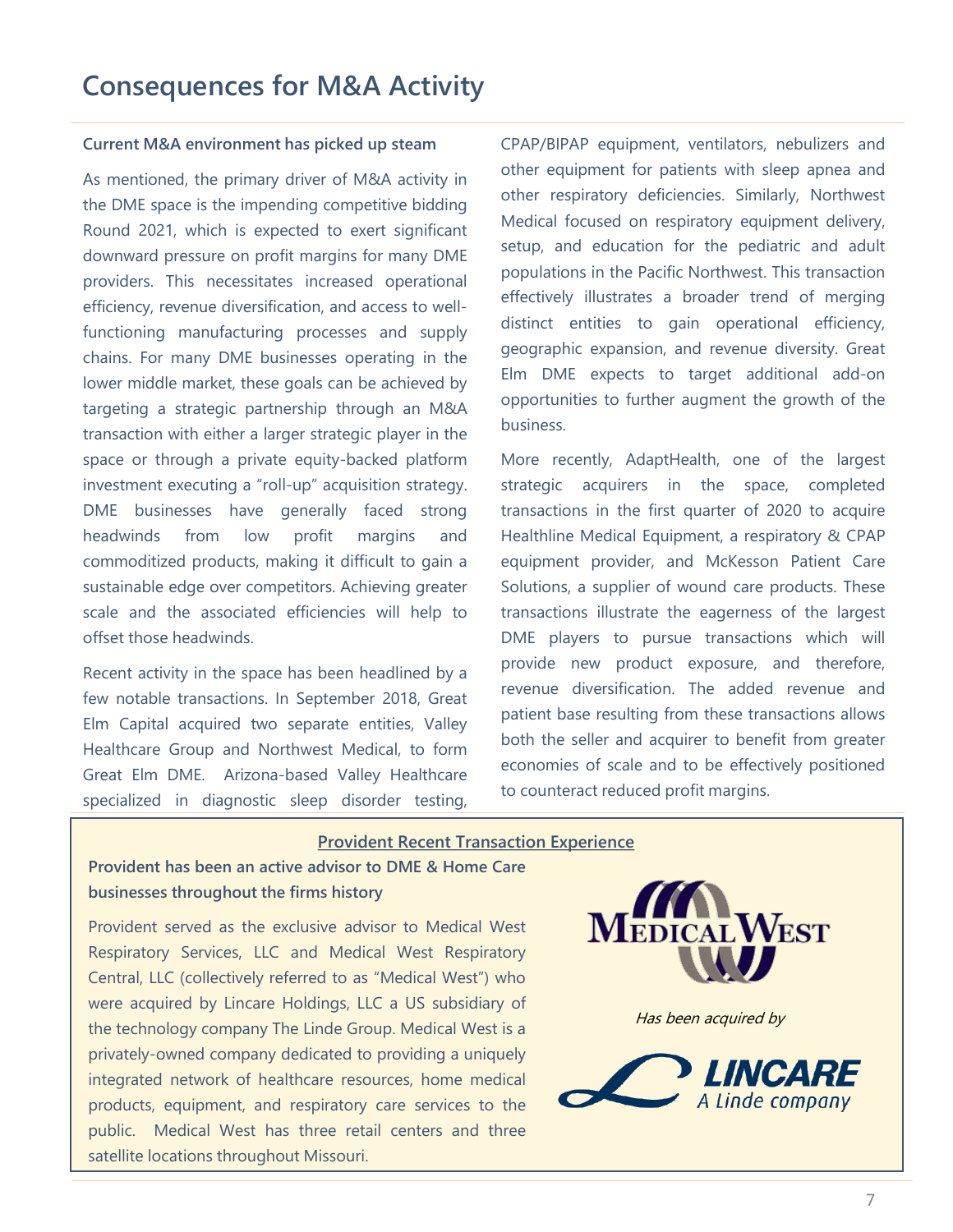## **Active Consolidators in the Space**

### **Several private equity groups have made platform investments in DME businesses**

While much of the M&A activity in the DME space has historically been driven by publicly-traded strategic acquirers, private equity firms have refined their focus and have begun to deploy capital in the sector over the past several years. This increase in PE-led transaction volume comes amidst a period of record-breaking fundraising amounts from PE firms, arming them with substantial amounts of committed capital they need to deploy in a competitive and expensive deal environment. This has benefitted DME businesses that have found themselves on the receiving end of this PE capital.

Notable PE-led transactions in recent years include Silver Oak Service Partners' acquisition of DASCO Home Medical Equipment ("DASCO"), a founderowned provider of respiratory therapy equipment, in March 2020. Silver Oak's investment in DASCO represents its first platform investment in the DME space. The firm expects to pursue add-on acquisition opportunities in the near-term, a common strategy employed by PE firms to grow a portfolio company inorganically post-investment. In January 2018, Blue Wolf Capital led the merger of StateServe and HospiceLink, two DME providers to the hospice and

post-acute care markets. Transactions such as this are indicative of the benefits of consolidation to achieve greater scale, leverage a combined brand, and expand service offerings into new areas. Additional PE-led transactions in the DME space are listed in Figure 7.

### **Key strategic players have capitalized on strong macroeconomic environment**

While PE firms have sought to capitalize on the strong tailwinds in the space, large strategic businesses have enjoyed similar growth, both organically and via acquisitions. Significant (non-PE backed) players in DME include Lincare (NYSE: LIN), AdaptHealth (NASDAQ: AHCO), Protech Home Medical (TSX: PTQ) and VieMed (NASDAQ: VMD). These companies are similar in that they have built a diverse set of product offerings and have effectively scaled their businesses. Their growth is representative of a general willingness industry-wide to capitalize on the availability of cheap debt and a strong macroeconomic environment to pursue organic growth opportunities and selective add-on acquisitions. Provident expects these organizations to continue to assert themselves as market leaders and drivers of acquisition activity in the DME space.

| <b>Figure 7: Select Private Equity-backed DME Investments</b> |                                    |                                     |  |  |
|---------------------------------------------------------------|------------------------------------|-------------------------------------|--|--|
| <b>Investment Date</b>                                        | <b>PE Firm</b>                     | <b>Platform Company</b>             |  |  |
| <b>March 2020</b>                                             | <b>Silver Oak Service Partners</b> | <b>DASCO Home Medical Equipment</b> |  |  |
| November 2019                                                 | <b>Claritas Capital</b>            | <b>Virtue Technologies</b>          |  |  |
| October 2019                                                  | <b>SkyKnight Capital</b>           | <b>AeroCare Holdings</b>            |  |  |
| June 2019                                                     | <b>Angeles Equity Partners</b>     | Mini Pharmacy Enterprises           |  |  |
| February 2019                                                 | <b>Monument MicroCap Partners</b>  | <b>Montgomery DME</b>               |  |  |
| September 2018                                                | <b>AEA</b> Investors               | <b>Numotion</b>                     |  |  |
| August 2018                                                   | <b>Rockwood Equity Partners</b>    | Lifeway Mobility                    |  |  |
| January 2018                                                  | <b>Blue Wolf Capital</b>           | StateServe / HospiceLink            |  |  |
| <b>March 2017</b>                                             | The Halifax Group                  | PromptCare                          |  |  |
| November 2015                                                 | Jordan Industries International    | Dre Medical                         |  |  |
| <b>July 2015</b>                                              | <b>Tailwind Capital</b>            | <b>National HME</b>                 |  |  |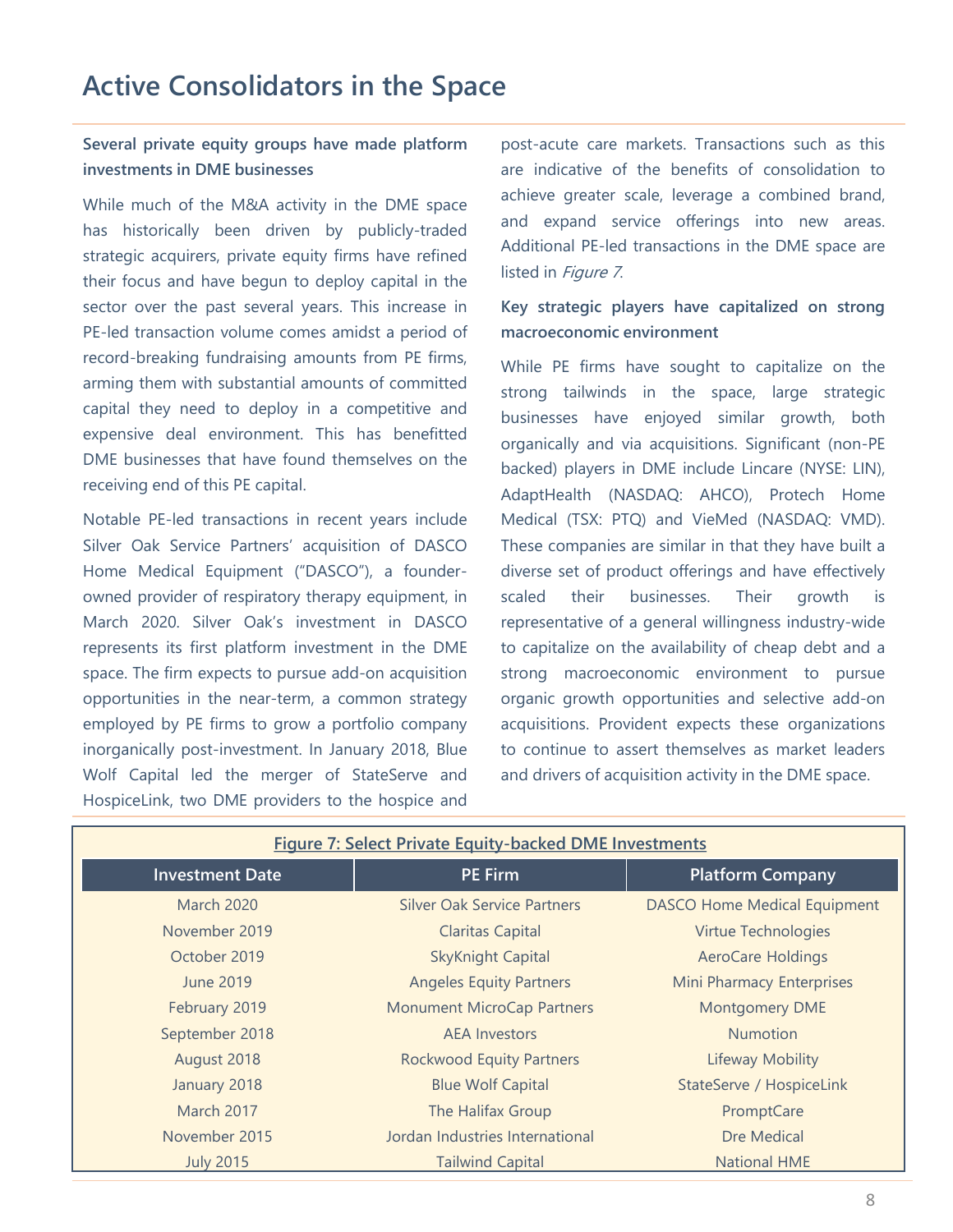### **Conclusion – Provident's Perspective**

Driven by the impending re-introduction of competitive bidding and it's projected impact on profit margins industry wide, Provident anticipates the trend of increased M&A activity in the DME space to continue. Growth through acquisition allows large strategic buyers and private equity investors to leverage greater economies of scale, reduce backoffice redundancies, and diversify their product suite through the addition of ancillary services. In a fragmented market, these are critical steps in obtaining greater market share.

As the industry continues to evolve, firms that prioritize investments in tele-health and other remote care initiatives will be well-positioned for success. The correlation between increased compliance rates and businesses who have leveraged technology to promote remote interaction with care providers is significant. The continuation of these trends should continue to reduce the cost and improve the efficacy of home-based care, both key drivers of the growth in the DME market.

In addition to remote health services, other ancillary products will increase in importance. Businesses that are able to effectively scale alternative revenue streams such as the sale of refurbished or reconditioned equipment, or sale to non-traditional buyers such as nursing homes and other care centers will be poised to capture additional market share.

Increased patient preference for in-home care, rather than in an institutional setting, continues to grow the market for DME. As demand increases for the services provided by various DME, those businesses who can efficiently and profitably meet that growing demand will be positioned to capture increased market share.

Strategic and private equity buyers have begun to capitalize on these trends in recent years, as M&A activity in the sector has experienced a noticeable increase. Provident anticipates this trend will continue, providing opportunities for both buyers and sellers to capitalize on prevailing industry tailwinds while protecting against a changing reimbursement environment and tightening profit margins.

For further information please contact:

**Kevin Palamara Provident Healthcare Partners (617) 226-4221 [kpalamara@providenthp.com](mailto:kpalamara@providenthp.com)**

**Brendan Schroeder Provident Healthcare Partners (617) 226-4207 [bschroeder@providenthp.com](mailto:emajor@providenthp.com)**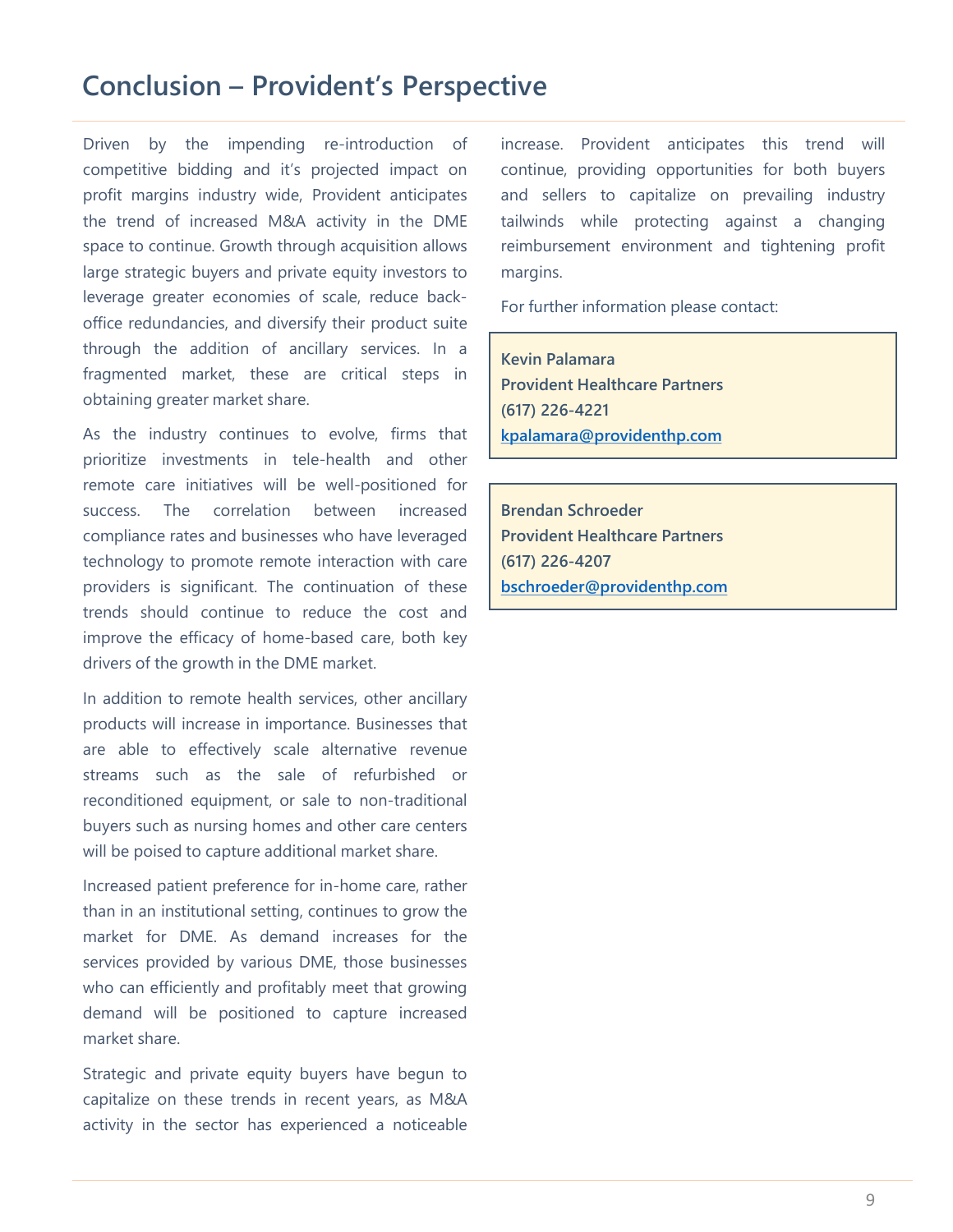# **PROVIDENT HEALTHCARE PARTNERS**

Provident Healthcare Partner's investment banking team works with privately owned healthcare companies to provide advisory services related to mergers and acquisitions. Prior to formal engagement, Provident works with companies to provide the upfront education to shareholders necessary to understand the economics, structure, and motivation of a transaction. Following the education process, if formally engaged, Provident leverages their extensive knowledge of the buyer universe to find the most compatible partner and drive valuations for a company's previously illiquid stock. Driving the entire transaction process, Provident facilitates and assists with deal structuring, negotiations, exit planning/processing, counseling amongst shareholders, and due diligence.



Note: The above map represents states where Provident clients were headquartered. Provident has successfully closed transactions with clients operating in 45 states and Puerto Rico.

#### **Provident Contacts:**



**Kevin Palamara** Managing Director



**Brendan Schroeder** Analyst